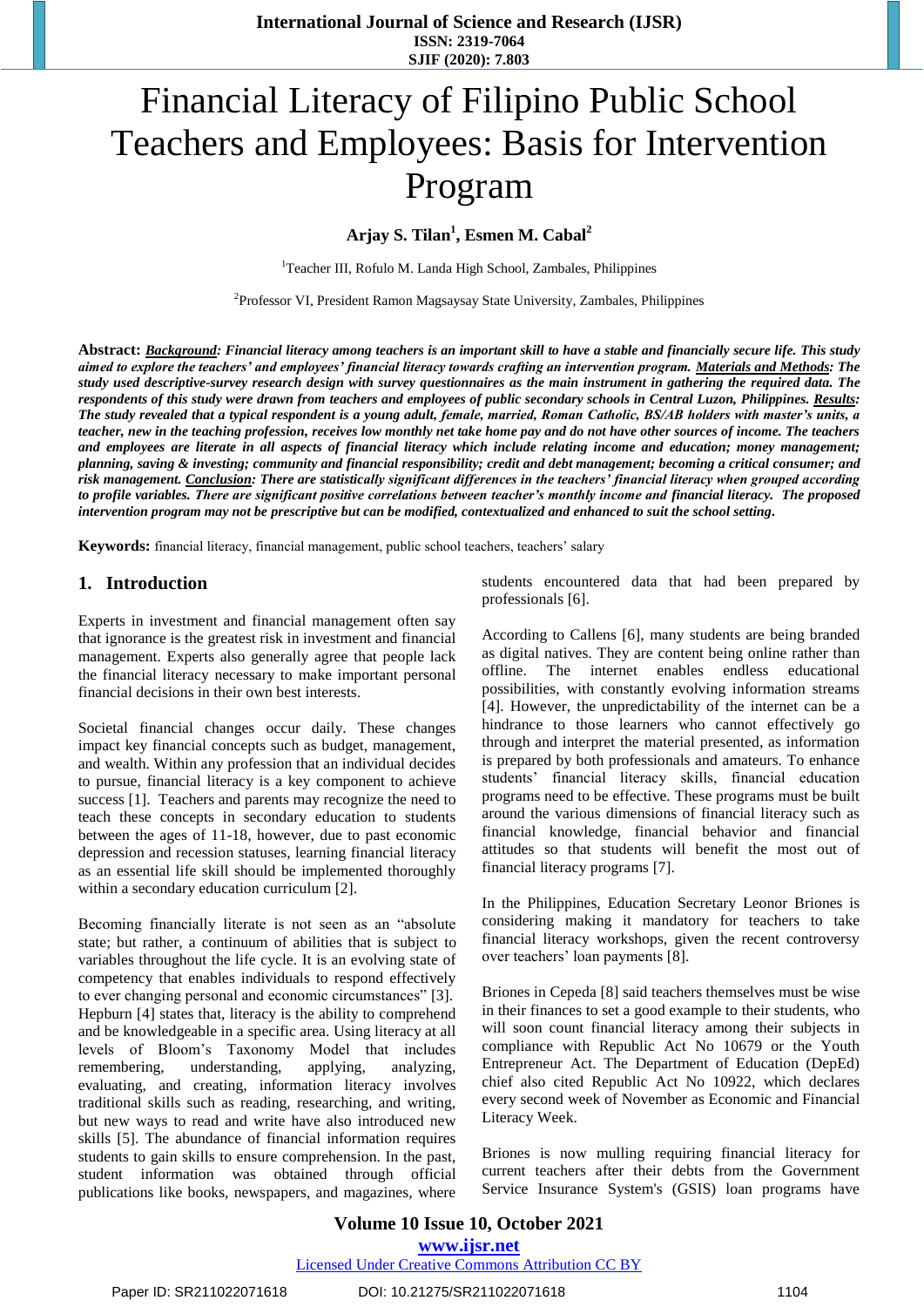reached P123 billion in December 2016. Teachers nationwide also owe private lending institutions around P178 billion. These huge debts prompted Briones to sign DepEd Order No 38, series of 2017 in July, which prioritized deductions from teachers' salaries to pay off GSIS and Pag-IBIG Fund loan payments [8].DepEd Order No 55 was signed recently guaranteeing teachers' salaries will not go lower than P4,000 even if GSIS and Pag-IBIG Fund loan payments will be deducted.

The rapid improvements of information and communication technologies, attached with increased access to information and the development of global communities, have resulted in awareness among researchers and academics to review educational practice to move beyond traditional literacy skills towards an enhanced set of multi-literacies [9]. Measuring the literacy of a population, in the light of its relationship to individual and community wealth and wellbeing, is essential to determining the impact of necessary education. The opportunity now is to develop tools to assess individual and societal attainment of these new literacies [9].

With the aforementioned premises, the researcher feels the necessity of exploring the financial literacy of secondary public school teachers and employees in Zone II Schools Division of Zambales. As a timely issue in the teacher education agency, this study would be a big help in crafting an intervention program.

The main objective of the study was to explore the teachers' financial literacy towards crafting an intervention program.

# **2. Methodology**

The study used descriptive-survey research design with survey questionnaires as the main instrument in gathering the required data. Descriptive-survey method was used in order to describe the financial literacy of the teachers and employees.

The respondents of this study were drawn from 90 teachers and 10 employees of public secondary schools in Zone II of Zambales, Philippines. The respondents were chosen through stratified sampling technique. Stratified random sampling was used when the researcher wants to highlight a specific subgroup within the population.

The Likert scale-type survey questionnaire served as the main instrument in gathering the data. It is composed of three parts. The survey tool is a researcher-made questionnaire. Some concepts were lifted from Wisconsin's Model Academic Standards for Personal Financial Literacy [10], Financial Literacy Instrument [11] and Financial Wellbeing Questionnaire [12].

The study followed the following procedure: Phase 1. Development and validation of the research questionnaire. Phase 2. Securing of permission and approval from the Office of the Schools Division Superintendent and the principals of the randomly selected schools through the endorsement letter of PRMSU Graduate School. Phase 3. Administration of the survey questionnaires.

The computer software SPSS version 20 and MS Excel 2013 was used for the processing of data. The statistical tools which were used in the analysis and interpretation of data and hypotheses testing include Frequency and Percent Distribution, Weighted/Arithmetic Mean, Standard Deviation, ANOVA and Pearson r Correlation Analysis.

### **3. Results and Discussion**

### **Profile of the Respondents**

Table 1 presents the profile of the respondents in terms of age; sex; civil status; religious affiliation; position; highest educational attainment; length of service; net take home pay; and other sources of income.

Most of the respondents are aged 26 to 30 with 19 (19.0%) followed by 31 to 35 years old with 18 (18.0%) and 36 to 40 years old (17, 17.0%). Few respondents are in the bracket of 56 to 60 years old (5, 5.0%) and 61 and above (2, 2.0%).

There are more female respondents (70, 70.0%) than male (30, 30.0%). This suggests that they are dominated by females. Teaching profession has been regarded as a femaledominated profession ever since. Females in the Philippines are mostly involved when it comes to financial management and budgeting work.

More than half of the respondents (70, 70.0%) are married, several (29, 29.0%) of them are single while only one (1.0%) is separated. Married professionals are common in the teaching profession most especially for the teachers who have been serving for a quite a long time. Common perception years back is that when a teacher get married, he/she will have a lesser tax as he/she declare all his/her dependents including the children. But this has been changed since the inception of the Tax Reform Acceleration and Inclusion (TRAIN) Law in 2018.

Majority of the respondents are Roman Catholics (64, 64.0%) followed by Christians (19, 19.0%) and Iglesiani Cristo with 9 (9.0%).

Few respondents (8, 8.0%) have other religions such as Jehovah's Witness, Seventh Day Adventist and Islam. This connotes that the Philippines is still dominated by Catholics, being the only Catholic country in Southeast Asia.

More than half of the respondents are BS/AB holders with master's units (54, 54.0%) with several BS/AB holders (24, 24.0%). A total of 13 (13.0%) respondents are holder of master's degrees. Only few have MA/MS with doctorate units (4, 4.0%) and PhD/ EdD holders (5, 5.0%).

**Table 1:** Profile of the Respondents

| Profile |            | Frequency<br>$(N=100)$ | Percent<br>(100.0) |
|---------|------------|------------------------|--------------------|
| Age     | 61 & above |                        | 2.0                |
|         | $56 - 60$  |                        | 5.0                |
|         | $51 - 55$  | 10                     | 10.0               |
|         | $46 - 50$  | 9                      | 9.0                |
|         | $41 - 45$  |                        | 8.0                |
|         | $36 - 40$  | 17                     | 17.0               |
|         | $31 - 35$  | 18                     | 18.0               |
|         | $26 - 30$  | 19                     | 19.0               |

# **Volume 10 Issue 10, October 2021 <www.ijsr.net>**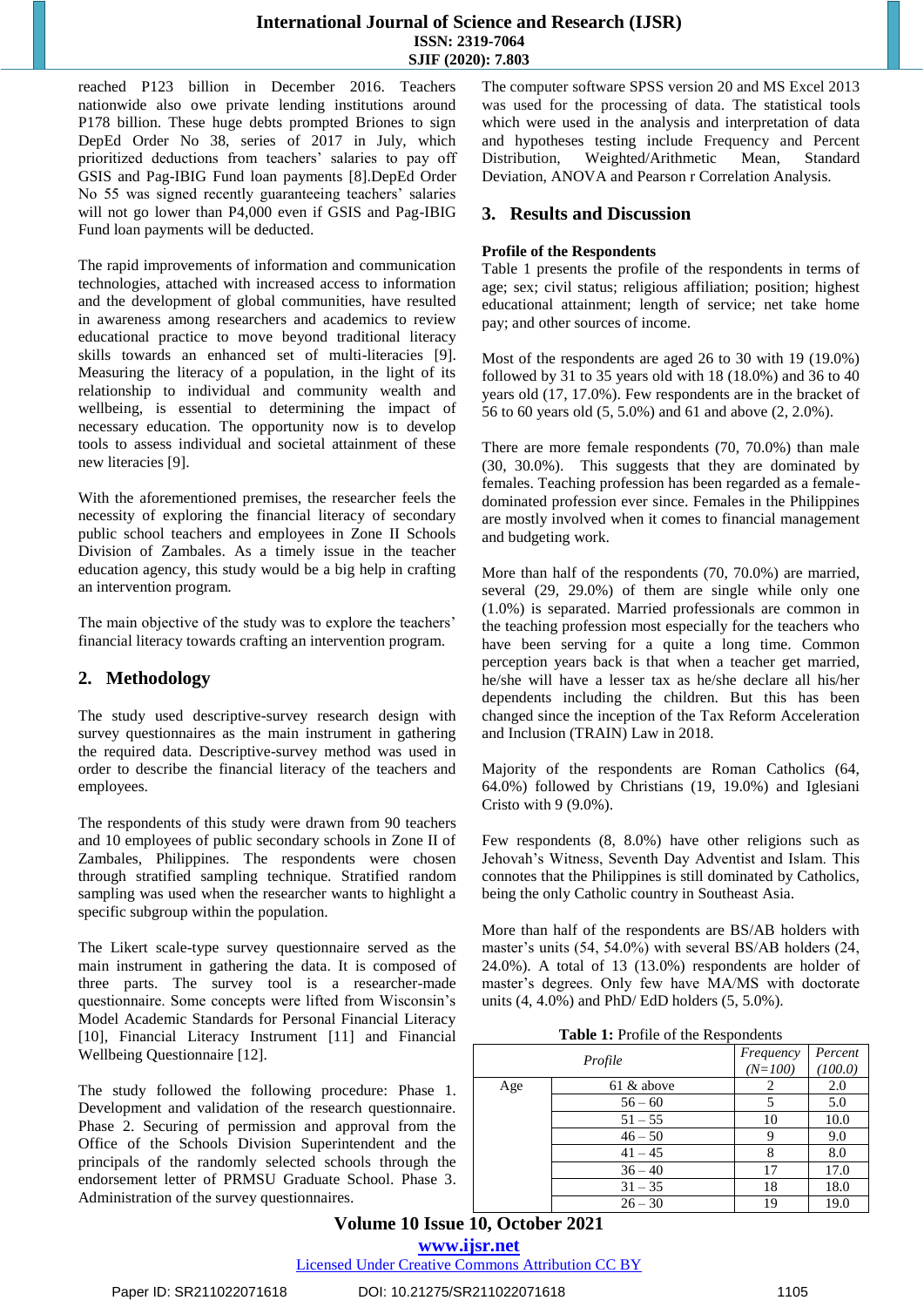| 30<br>30.0<br><b>Sex</b><br>Male<br>$\overline{70.0}$<br>Female<br>70<br>Civil Status<br>$\overline{29.0}$<br>29<br>Single<br>70.0<br>Married<br>70<br>Separated<br>$\mathbf{1}$<br>1.00<br>Religious<br>Roman Catholic<br>64<br>64.0<br>Affiliation<br>Iglesiani Cristo<br>9<br>9.0<br>Christian<br>19<br>19.0<br>Others<br>8.0<br>8<br>5<br>Highest<br>PhD/EdD holder<br>5.0<br>Educational<br>$\overline{4}$<br>MA/ MS with doctorate units<br>4.0<br>Attainment<br>13<br>MA/MS holder<br>13.0<br>54<br>BS/ AB with master's units<br>54.0<br>BS/AB holder<br>24<br>24.0<br>Position<br>Teacher<br>86<br>86.0<br>14<br>14.0<br>Employees<br>Length of<br>$\overline{41}$ & above years<br>1<br>$1.0\,$<br>Service<br>3<br>$36 - 40$ years<br>3.0<br>3<br>3.0<br>$31 - 35$ years<br>$\overline{3}$<br>$26 - 30$ years<br>3.0<br>$\overline{9}$<br>$21 - 25$ years<br>9.0<br>8<br>$\overline{16-20}$ years<br>8.0<br>$11 - 15$ years<br>10<br>10.0<br>$5 - 10$ years<br>24<br>24.0<br>$\overline{\text{below 5 years}}$<br>39<br>39.0<br>$35001 - 40000$<br>Net Take<br>6<br>6.0<br>$25001 - 30000$<br>Home Pay<br>5<br>5.0<br>$20001 - 25000$<br>26.0<br>26<br>$15001 - 20000$<br>18.0<br>18<br>$10001 - 15000$<br>12.0<br>12<br><b>Below 10 000</b><br>33<br>33.0<br>Other<br>honoraria from lecture<br>3.0<br>3<br>Sources of<br>17<br>business<br>17.0<br>Income*<br>4.0<br>remittance<br>4<br>$\mathbf{1}$<br>1.0<br>part-time teaching<br>5<br>tutorial services<br>5.0<br>69<br>no other income<br>69.0 | $21 - 25$ | 12 | 12.0 |
|-----------------------------------------------------------------------------------------------------------------------------------------------------------------------------------------------------------------------------------------------------------------------------------------------------------------------------------------------------------------------------------------------------------------------------------------------------------------------------------------------------------------------------------------------------------------------------------------------------------------------------------------------------------------------------------------------------------------------------------------------------------------------------------------------------------------------------------------------------------------------------------------------------------------------------------------------------------------------------------------------------------------------------------------------------------------------------------------------------------------------------------------------------------------------------------------------------------------------------------------------------------------------------------------------------------------------------------------------------------------------------------------------------------------------------------------------------------------------------------------------------------------|-----------|----|------|
|                                                                                                                                                                                                                                                                                                                                                                                                                                                                                                                                                                                                                                                                                                                                                                                                                                                                                                                                                                                                                                                                                                                                                                                                                                                                                                                                                                                                                                                                                                                 |           |    |      |
|                                                                                                                                                                                                                                                                                                                                                                                                                                                                                                                                                                                                                                                                                                                                                                                                                                                                                                                                                                                                                                                                                                                                                                                                                                                                                                                                                                                                                                                                                                                 |           |    |      |
|                                                                                                                                                                                                                                                                                                                                                                                                                                                                                                                                                                                                                                                                                                                                                                                                                                                                                                                                                                                                                                                                                                                                                                                                                                                                                                                                                                                                                                                                                                                 |           |    |      |
|                                                                                                                                                                                                                                                                                                                                                                                                                                                                                                                                                                                                                                                                                                                                                                                                                                                                                                                                                                                                                                                                                                                                                                                                                                                                                                                                                                                                                                                                                                                 |           |    |      |
|                                                                                                                                                                                                                                                                                                                                                                                                                                                                                                                                                                                                                                                                                                                                                                                                                                                                                                                                                                                                                                                                                                                                                                                                                                                                                                                                                                                                                                                                                                                 |           |    |      |
|                                                                                                                                                                                                                                                                                                                                                                                                                                                                                                                                                                                                                                                                                                                                                                                                                                                                                                                                                                                                                                                                                                                                                                                                                                                                                                                                                                                                                                                                                                                 |           |    |      |
|                                                                                                                                                                                                                                                                                                                                                                                                                                                                                                                                                                                                                                                                                                                                                                                                                                                                                                                                                                                                                                                                                                                                                                                                                                                                                                                                                                                                                                                                                                                 |           |    |      |
|                                                                                                                                                                                                                                                                                                                                                                                                                                                                                                                                                                                                                                                                                                                                                                                                                                                                                                                                                                                                                                                                                                                                                                                                                                                                                                                                                                                                                                                                                                                 |           |    |      |
|                                                                                                                                                                                                                                                                                                                                                                                                                                                                                                                                                                                                                                                                                                                                                                                                                                                                                                                                                                                                                                                                                                                                                                                                                                                                                                                                                                                                                                                                                                                 |           |    |      |
|                                                                                                                                                                                                                                                                                                                                                                                                                                                                                                                                                                                                                                                                                                                                                                                                                                                                                                                                                                                                                                                                                                                                                                                                                                                                                                                                                                                                                                                                                                                 |           |    |      |
|                                                                                                                                                                                                                                                                                                                                                                                                                                                                                                                                                                                                                                                                                                                                                                                                                                                                                                                                                                                                                                                                                                                                                                                                                                                                                                                                                                                                                                                                                                                 |           |    |      |
|                                                                                                                                                                                                                                                                                                                                                                                                                                                                                                                                                                                                                                                                                                                                                                                                                                                                                                                                                                                                                                                                                                                                                                                                                                                                                                                                                                                                                                                                                                                 |           |    |      |
|                                                                                                                                                                                                                                                                                                                                                                                                                                                                                                                                                                                                                                                                                                                                                                                                                                                                                                                                                                                                                                                                                                                                                                                                                                                                                                                                                                                                                                                                                                                 |           |    |      |
|                                                                                                                                                                                                                                                                                                                                                                                                                                                                                                                                                                                                                                                                                                                                                                                                                                                                                                                                                                                                                                                                                                                                                                                                                                                                                                                                                                                                                                                                                                                 |           |    |      |
|                                                                                                                                                                                                                                                                                                                                                                                                                                                                                                                                                                                                                                                                                                                                                                                                                                                                                                                                                                                                                                                                                                                                                                                                                                                                                                                                                                                                                                                                                                                 |           |    |      |
|                                                                                                                                                                                                                                                                                                                                                                                                                                                                                                                                                                                                                                                                                                                                                                                                                                                                                                                                                                                                                                                                                                                                                                                                                                                                                                                                                                                                                                                                                                                 |           |    |      |
|                                                                                                                                                                                                                                                                                                                                                                                                                                                                                                                                                                                                                                                                                                                                                                                                                                                                                                                                                                                                                                                                                                                                                                                                                                                                                                                                                                                                                                                                                                                 |           |    |      |
|                                                                                                                                                                                                                                                                                                                                                                                                                                                                                                                                                                                                                                                                                                                                                                                                                                                                                                                                                                                                                                                                                                                                                                                                                                                                                                                                                                                                                                                                                                                 |           |    |      |
|                                                                                                                                                                                                                                                                                                                                                                                                                                                                                                                                                                                                                                                                                                                                                                                                                                                                                                                                                                                                                                                                                                                                                                                                                                                                                                                                                                                                                                                                                                                 |           |    |      |
|                                                                                                                                                                                                                                                                                                                                                                                                                                                                                                                                                                                                                                                                                                                                                                                                                                                                                                                                                                                                                                                                                                                                                                                                                                                                                                                                                                                                                                                                                                                 |           |    |      |
|                                                                                                                                                                                                                                                                                                                                                                                                                                                                                                                                                                                                                                                                                                                                                                                                                                                                                                                                                                                                                                                                                                                                                                                                                                                                                                                                                                                                                                                                                                                 |           |    |      |
|                                                                                                                                                                                                                                                                                                                                                                                                                                                                                                                                                                                                                                                                                                                                                                                                                                                                                                                                                                                                                                                                                                                                                                                                                                                                                                                                                                                                                                                                                                                 |           |    |      |
|                                                                                                                                                                                                                                                                                                                                                                                                                                                                                                                                                                                                                                                                                                                                                                                                                                                                                                                                                                                                                                                                                                                                                                                                                                                                                                                                                                                                                                                                                                                 |           |    |      |
|                                                                                                                                                                                                                                                                                                                                                                                                                                                                                                                                                                                                                                                                                                                                                                                                                                                                                                                                                                                                                                                                                                                                                                                                                                                                                                                                                                                                                                                                                                                 |           |    |      |
|                                                                                                                                                                                                                                                                                                                                                                                                                                                                                                                                                                                                                                                                                                                                                                                                                                                                                                                                                                                                                                                                                                                                                                                                                                                                                                                                                                                                                                                                                                                 |           |    |      |
|                                                                                                                                                                                                                                                                                                                                                                                                                                                                                                                                                                                                                                                                                                                                                                                                                                                                                                                                                                                                                                                                                                                                                                                                                                                                                                                                                                                                                                                                                                                 |           |    |      |
|                                                                                                                                                                                                                                                                                                                                                                                                                                                                                                                                                                                                                                                                                                                                                                                                                                                                                                                                                                                                                                                                                                                                                                                                                                                                                                                                                                                                                                                                                                                 |           |    |      |
|                                                                                                                                                                                                                                                                                                                                                                                                                                                                                                                                                                                                                                                                                                                                                                                                                                                                                                                                                                                                                                                                                                                                                                                                                                                                                                                                                                                                                                                                                                                 |           |    |      |
|                                                                                                                                                                                                                                                                                                                                                                                                                                                                                                                                                                                                                                                                                                                                                                                                                                                                                                                                                                                                                                                                                                                                                                                                                                                                                                                                                                                                                                                                                                                 |           |    |      |
|                                                                                                                                                                                                                                                                                                                                                                                                                                                                                                                                                                                                                                                                                                                                                                                                                                                                                                                                                                                                                                                                                                                                                                                                                                                                                                                                                                                                                                                                                                                 |           |    |      |
|                                                                                                                                                                                                                                                                                                                                                                                                                                                                                                                                                                                                                                                                                                                                                                                                                                                                                                                                                                                                                                                                                                                                                                                                                                                                                                                                                                                                                                                                                                                 |           |    |      |
|                                                                                                                                                                                                                                                                                                                                                                                                                                                                                                                                                                                                                                                                                                                                                                                                                                                                                                                                                                                                                                                                                                                                                                                                                                                                                                                                                                                                                                                                                                                 |           |    |      |
|                                                                                                                                                                                                                                                                                                                                                                                                                                                                                                                                                                                                                                                                                                                                                                                                                                                                                                                                                                                                                                                                                                                                                                                                                                                                                                                                                                                                                                                                                                                 |           |    |      |
|                                                                                                                                                                                                                                                                                                                                                                                                                                                                                                                                                                                                                                                                                                                                                                                                                                                                                                                                                                                                                                                                                                                                                                                                                                                                                                                                                                                                                                                                                                                 |           |    |      |
|                                                                                                                                                                                                                                                                                                                                                                                                                                                                                                                                                                                                                                                                                                                                                                                                                                                                                                                                                                                                                                                                                                                                                                                                                                                                                                                                                                                                                                                                                                                 |           |    |      |
|                                                                                                                                                                                                                                                                                                                                                                                                                                                                                                                                                                                                                                                                                                                                                                                                                                                                                                                                                                                                                                                                                                                                                                                                                                                                                                                                                                                                                                                                                                                 |           |    |      |
|                                                                                                                                                                                                                                                                                                                                                                                                                                                                                                                                                                                                                                                                                                                                                                                                                                                                                                                                                                                                                                                                                                                                                                                                                                                                                                                                                                                                                                                                                                                 |           |    |      |

*\*multiple response*

Almost all of the respondents are teachers (86, 86.0%) with quite few employees (14, 14.0%). It is very common in the teaching landscape in the Philippines that teachers are employed mainly for instructional purpose. After being promoted to a position of head teacher or principal, teachers will be considered as administrators. Their nature of work will be more of administrative and executive functions which include planning, budgeting and other finance-related tasks. Teachers, on the other hand, are also involved in the financial planning in the school specifically for school programs and projects.

Most of the teachers are teaching below 5 years (39, 39.0%), followed by 5-10 years (24, 24.0%) and 11-15 years (10, 10.0%). Only few are in the service for 26-30 years (3, 3.0%), 31-35 years (3, 3.0%) and 36-40 years (3, 3.0%). Only one respondent (1.0%) has been teaching for 41 years and above.

Most of the respondents are still beginning teachers and are new in the teaching profession.

Most of the teachers (33, 33.0%) are receiving below Php 10,000 as monthly net take home pay while several teachers are receiving Php 20,001-25,000 monthly as net take home pay (26, 26.0%) while some are getting Php 15,001 to 20,000 (18, 18.0%) and Php 10,001-15,000 (12, 12.0%). Few teachers receive Php 25,001-30,000 (5, 5.0%) and Php35,001-40,000 (6, 6.0%) as monthly net take home pay. The monthly net take home pay of majority of the teachers are very low. This may be due to the deductions from their personal and government loans, credits from other entities or persons and/or additional deductions imposed by certain organizations. The below 10,000 net take home pay may be adequate for a single teacher for a month but may not be sufficient for a married teacher with a family of at least four members. Because of low net take home pay, some teachers resort to loaning agencies which continue to aggravate their financial obligations.

Majority of the teachers (69, 69.0%) do not have other sources of income. Only 17 (17.0%) of the teachers have established their respective businesses where they can get additional income apart from the salary they get from their profession. Other respondents indicated that they have other sources of income such as remittance  $(4, 4.05)$ , honoraria from lecture  $(3, 3.0\%)$  and part-time teaching  $(1, 1.0\%)$ .

#### **Level of Financial Literacy of the Teachers**

Table 2 presents the financial literacy of the teachers in terms of relating income and education.

**Relating Income and Education:** The financial literacy of teachers and employees in terms of relating income and education is described as "literate" as revealed by the overall mean of 4.11 with a standard deviation of 0.70. The teachers  $(M=4.04; SD=0.69)$  are "literate" while the employees (M=4.54; SD=0.60) are "very much literate" in this aspect of financial literacy.

Overall, the teachers are "literate" in all the five indicators of relating income and education. They are "literate" in understanding how career choice, education, skills, entrepreneurship, and economic conditions affect income (M=4.29; SD=0.70); understanding the sources of income and alternative resources (M=4.15; SD=0.68); and explaining how income affects lifestyle choices and spending decisions (M=4.15; SD=0.62). Furthermore, teachers are "literate" in explaining how taxes and employee benefits relate to disposable income (M=3.79; SD=0.69) and identifying various employee- employment benefits  $(M=3.84; SD=0.63)$ .

On the other hand, employees' assessment of their literacy is higher  $(M=4.54; SD=0.60)$  in this aspect of financial literacy compared to the teachers' assessment. They reported that they are "very much literate" in all the indicators cited except with identifying various employee- employment benefits (M=4.21; SD=0.80) wherein they indicated that they are "literate" on this practice.

This imply that the teachers and employees are literate and very much literate, respectively, in understanding the relationship between education, income, career, and desired lifestyle and will develop the planning skills needed to achieve desired financial goals. Higher ratings of the employees may be attributed to their exposure to their managerial and executive functions which involve strategic

# **Volume 10 Issue 10, October 2021 <www.ijsr.net>**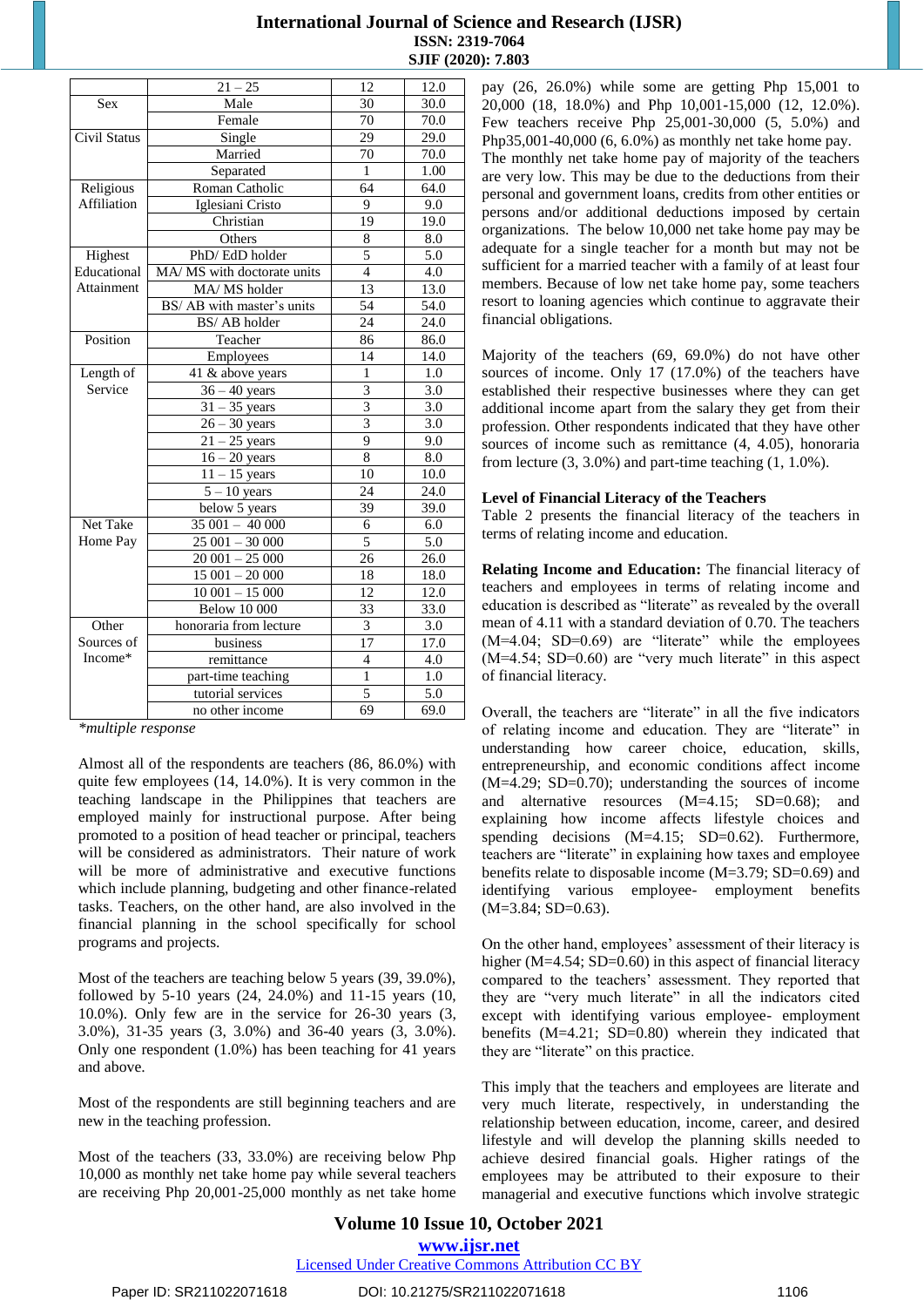planning, financial management and human resource development as compared to teachers who are mainly involved in the teaching-learning process in the classroom.

| <b>Table 2.</b> Building y of the Financial Energy of Teachers |  |              |              |                  |           |            |           |               |    |
|----------------------------------------------------------------|--|--------------|--------------|------------------|-----------|------------|-----------|---------------|----|
| Aspect                                                         |  | Teachers     |              | <b>Employees</b> |           | Overall    |           |               |    |
|                                                                |  | <b>SD</b>    | <b>IQI</b>   | $\bar{x}$        | <b>SD</b> | QI         | $\bar{x}$ | SD.           | ΟI |
| Relating Income and Education                                  |  | 0.69<br>4.04 | L            | $4.54 \, 10.60$  |           | <b>VML</b> | 4.11      | 0.70          |    |
| Money Management                                               |  | 3.84 0.74 L  |              | 4.06 0.67        |           |            | 3.87 0.73 |               |    |
| Credit & Debt Management                                       |  | 3.71 0.75    | L            | 3.91             | 0.71      |            |           | 3.74 0.74     |    |
| Planning, Saving & Investing                                   |  | 3.78 0.75    | L            | 4.04 0.69        |           |            | 3.82 0.71 |               |    |
| Becoming a Critical Consumer                                   |  | 3.72 0.78    | L            | 3.89 0.77        |           |            |           | 3.74 0.78     |    |
| Community and Financial Responsibility                         |  | 0.69         | L            | 4.06 0.71        |           | L          |           | 3.76 0.70     |    |
| <b>Risk Management</b>                                         |  | 3.60<br>0.75 |              | 4.07             | 0.66      |            | 3.67      | 0.75          |    |
| <b>Grand Mean</b>                                              |  | 0.74         | $\mathbf{L}$ | 4.08 0.72        |           |            |           | $3.82\,10.74$ |    |

**Table 2:** Summary of the Financial Literacy of Teachers

*Legend: VML-Very Much Literate; L-Literate; QI-Qualitative Interpretation*

This is parallel with the study of Hepburn [4] which states that, literacy is the ability to comprehend and be knowledgeable in a specific area. Using literacy at all levels of Bloom's Taxonomy Model that includes remembering, understanding, applying, analyzing, evaluating, and creating, information literacy involves traditional skills such as reading, researching, and writing, but new ways to read and write have also introduced new skills [5].

**Money Management:** As shown in the table, teachers and employees are "literate" in money management as revealed by the overall mean of 3.87 with a standard deviation of 0.73. Both the teachers  $(M=3.84; SD=0.74)$  and the employees (M=4.06; SD=0.67) indicated that they are "literate" on this aspect of financial literacy.

Teachers are "literate" in demonstrating ability to use money management skills and strategies  $(M=3.91)$ ; SD=0.71) and identifying the consequences of various financial decisions related to spending and saving (M=3.91; SD=0.76). Employees are likewise "literate" in identifying the consequences of various financial decisions related to spending and saving (M=4.36; SD=0.50) and understanding the purposes and services of financial institutions (M=4.21; SD=0.70).

This imply that both of the respondents can manage money effectively by understanding and developing financial goals and budgets. Higher ratings of the employees may be due to their longer length of service and their direct involvement in preparing budget plans for their respective departments and schools. Some teachers are likewise involved in preparing project proposals which involve financial aspect and budgetary allocation. Both of these respondents also manage their money in their respective households as they receive their remunerations.

This conforms to the recent issue in the Philippines, wherein Education Secretary Leonor Briones is considering making mandatory for teachers to take financial literacy workshops, given the recent controversy over teachers' loan payments [8].

Briones in Cepeda [8] said teachers themselves must be wise in their finances to set a good example to their students, who will soon count financial literacy among their subjects in compliance with Republic Act No 10679 or the Youth Entrepreneur Act. The Department of Education (DepEd) chief also cited Republic Act No 10922, which declares every second week of November as Economic and Financial Literacy Week.

**Credit and Debt Management:** The teachers and employees in terms of credit and debt management are described to be "literate" as revealed by the overall mean of 3.74 with a standard deviation of 0.74. Both the teachers (M=3.71; SD=0.75) and the employees (M=3.91; SD=0.71) reported that they are "literate" in this aspect.

As shown, both teachers (M=3.81; SD=0.74) and employees (M=4.21; SD=0.43) obtained highest mean score in identifying and evaluating credit products and services. They are likewise "literate" in in identifying and evaluating interest rates, fees and other charges with a mean of 3.76 (SD=0.70) and 3.93 (SD=0.73), respectively.

Moreover, it can be noted that bot respondents are "literate" in calculating the costs of borrowing; interpreting credit sources and reports; and understanding how to leverage debt.

This suggests that teachers and employees make informed decisions about incurring debt and will manage indebtedness to remain both credit worthy and financially secure. However, in some instances, some teachers resort to loaning programs which affect their financial security.

In the same vein, Briones is now mulling requiring financial literacy for current teachers after their debts from the Government Service Insurance System's (GSIS) loan programs have reached P123 billion in December 2016. Teachers nationwide also owe private lending institutions around P178 billion. These huge debts prompted Briones to sign DepEd Order No 38, series of 2017 in July, which prioritized deductions from teachers' salaries to pay off GSIS and Pag-ibig Fund loan payments [8].

**Planning, Saving & Investing**. In terms of planning, saving & investing, both teachers and employees indicated that they are "literate" as revealed by the overall mean of 3.82 with a standard deviation of 0.71. Both the teachers (M=3.78; SD=0.75) and the employees (M=4.04; SD=0.67) reported that they are "literate" in this aspect.

**Volume 10 Issue 10, October 2021 <www.ijsr.net>** [Licensed Under Creative Commons Attribution CC BY](http://creativecommons.org/licenses/by/4.0/)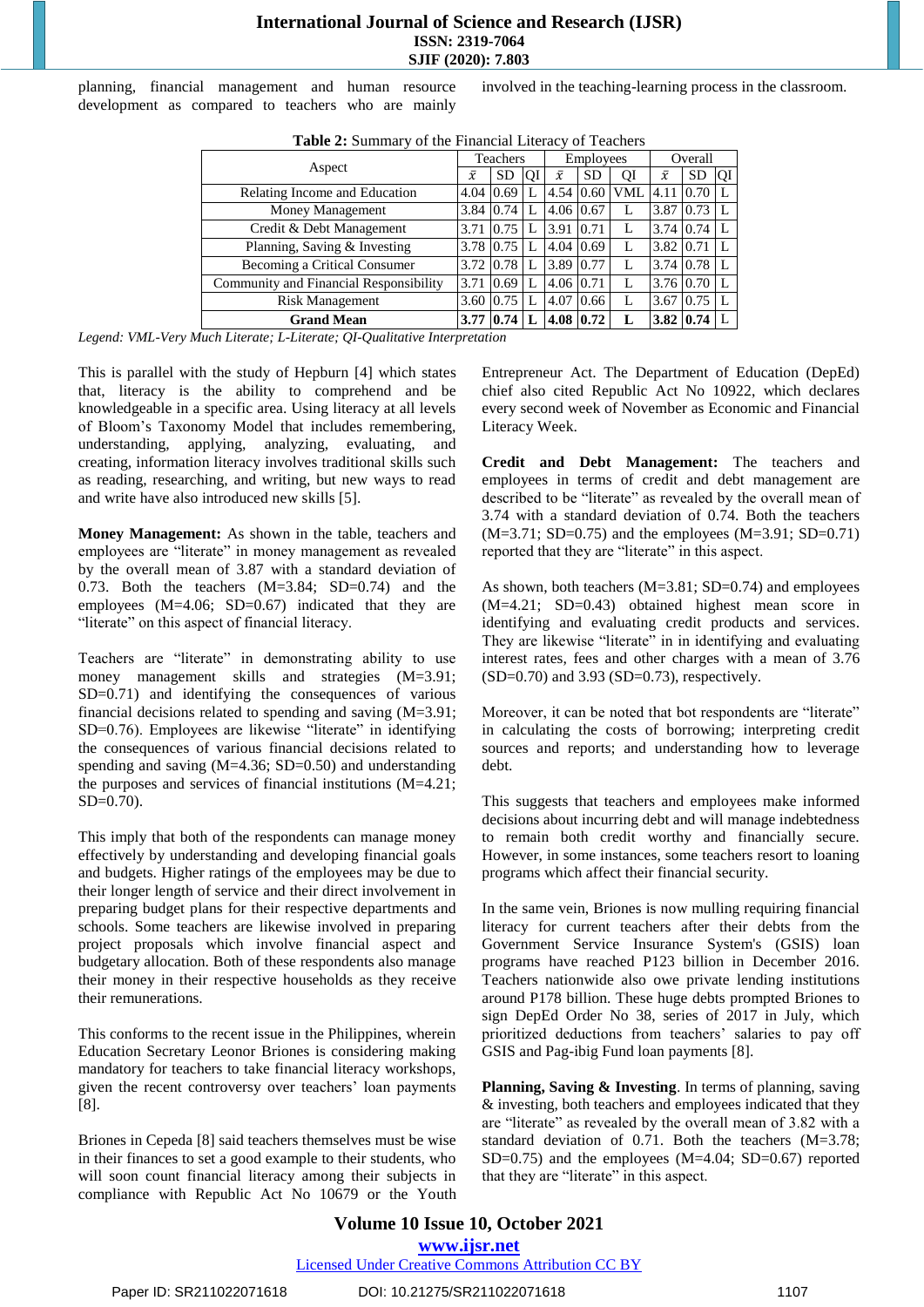Both teachers  $(M=3.92; SD=0.69)$  and employees  $(M=4.29;$ SD=0.61) rated the indicator on describing the relationships between saving and investing as the highest among the five indicators. This connotes that they can distinguish the correlations of these two variables in terms of financial management.

The respondents indicated that they are "literate" in matching appropriate financial services and products with specified goals; demonstrating ability to use decision making processes in making financial decisions related to planning, saving, and investing; and applying strategies for creating wealth/ building assets.

The indicator on applying the concepts of supply and demand to stock market price changes obtained the lowest mean for the both the respondents. This may be attributed to the non-involvement of most of the teachers in the stock market.

In line with this, Varum, Santos, and Afreixo [13] defined financial literacy as the comprehension of a set of economic concepts that can be used to evaluate financial situations and make good financial decisions.

According to Georgiu [14], financial literacy is a fundamental life skill that needs to be properly taught in the school system, alongside traditional math, English, and science. Lessons on managing money should be part of a formal education.

**Becoming a Critical Consumer**. In terms of becoming a critical consumer, both respondents indicated that they are "literate" in this aspect as revealed by the overall mean of 3.74 with a standard deviation of 0.78. Both the teachers (M=3.72; SD=0.78) and the employees (M=3.89; SD=0.77) reported that they are "literate" in becoming a critical consumer.

Notably, both of the respondents can identify the benefits and costs of buying goods based from the teacher's mean rating of 4.06 (SD=0.71) and employee's mean rating of 4.43 (SD=0.65). This suggests that teachers and employees are critical consumers when it comes to purchasing goods and services. As professionals, they see to it that they only buy things that are included in their priority list. However, in some cases. Some teachers resort to spending their money beyond their means.

Both of them can also identify factors to consider when making one's own consumer decisions; can investigate the purposes, strategies, and effects of various business practices, including sales schemes or scams; and can examines critically the impact of socio-cultural norms and demographics related to money, savings, and spending. Likewise, the respondents are "literate" in understanding the impact of contextual factors associated with consumer decision making.

The results imply that the teachers and employees have the literacy in terms of knowing and using available consumer resources and make responsible choices by applying economic principles in their consumer decisions.

The findings are congruent with the study of Gabbin and Thomas [15] that lack of financial literacy may be a cause of escalating financial debts. Enhanced budgeting by laying out a proper financial plan can improve money management and reduce the likelihood of financial debt.

Teachers are being asked to teach financial education topics that they may know very little about. In addition, it is widely recognized that teacher salaries are generally lower than other professionals with comparable education and responsibilities, adding a personal economic challenge to those individuals who are charged with teaching financial education to the nation's youth. Formal education is a predictor of teachers' own perceived competence to teach specific topics, so the fact that teachers are acquiring little formal education in personal finance is important [16].

**Community and Financial Responsibility:** In terms of community and financial responsibility, both respondents reported that they are "literate" in this aspect as revealed by the overall mean of 3.76 with a standard deviation of 0.70. Both the teachers  $(M=3.71; SD=0.69)$  and the employees (M=4.06; SD=0.71) indicated that they are "literate" in terms of community and financial responsibility.

As shown in the table, the respondents are "literate" in all the five indicators of this aspect of financial literacy. The teachers and employees are "literate" in practicing skills related to fiscal responsibility and personal decision making; and in examining the impact that government, business, and consumer financial decisions and actions have on the individual, family, community, society, and the world. This connotes that the teachers know how to decide with prudence and with care.

Furthermore, these professionals also understand factors that affect citizen financial decisions and action; and can integrate and apply financial knowledge, attitudes, and skills, while understanding the interdependent role of government, business, consumer, and personal finance in the economy.

The findings suggest that the respondents really understand the personal and social impact of their own financial decisions within the family, the local community, and the global community, as well as understand the ethical and legal issues related to income, profit, and personal wealth. This may be attributed to the experiences of these teachers in the recently reported inflation rate in the Philippines.

In consonance, Gabbin and Thomas [15] argued that the strength of the country depends on an informed public; the greater grasp on social issues including social security, retirement, investments and debt, the better understanding of the country's financial condition and ability to improve it.

Georgiou [14], stated that many individuals made poor financial decisions that could be attributed to personal lack of knowledge, the dishonesty of people in financial institutions, or both. Others were merely living beyond their means with no comprehension of what they were spending, what they would need to pay each month, or the consequences if they did not pay [14].

# **Volume 10 Issue 10, October 2021 <www.ijsr.net>**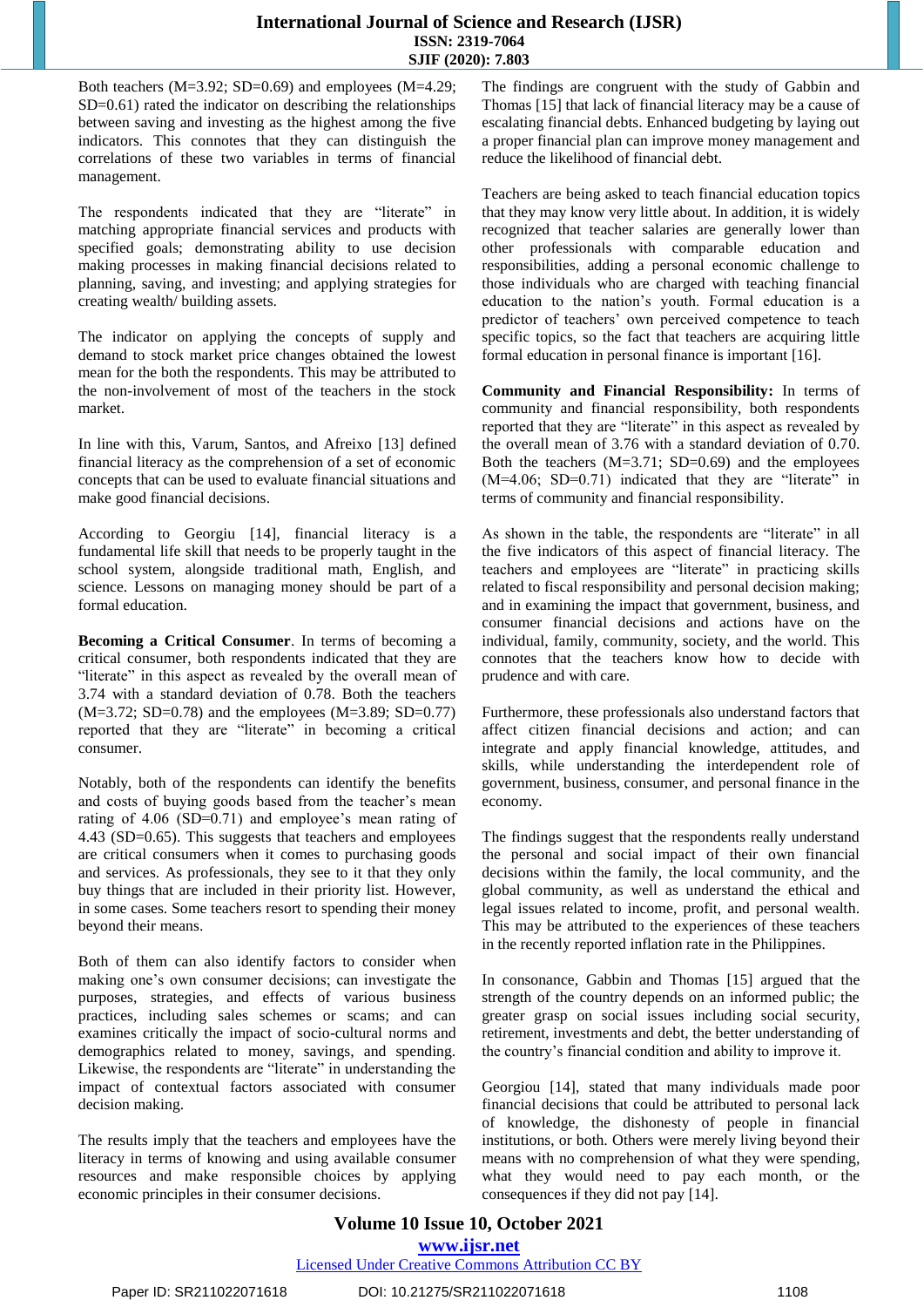**Risk Management:** Both respondents indicated that they are "literate" in risk management as revealed by the overall mean of 3.67 with a standard deviation of 0.75. Both the teachers (M=3.60; SD=0.75) and the employees (M=4.07; SD=0.66) indicated that they are "literate" along this aspect.

Among the five indicators, the item on recognizes the importance of protection against financial loss obtained the highest mean rating to both the teachers (M=3.69; SD=0.76) and employees (M=4.21; SD=0.70). This imply that most of the respondents are very critical in avoiding financial loss. They practice it by risking their money in investments and engaging in businesses.

The respondents are also "literate" in describing the importance of protecting personal assets against financial loss; examining the need for and value of various types of insurance within the life cycle; and integrating and applying concepts related to personal financial risk, protection from loss, and financial planning. The teachers and employees also understand the nature of personal financial risk and the importance of protecting against financial loss.

The results suggest that the respondents can understand the role of insurance in financial planning and can analyze and balance risk against benefits in financial planning.

The results confirm the study of Garman and Forgue [17] that understanding the principles and terminology of financial knowledge is needed for successful management of personal financial issues. Personal financial knowledge includes awareness of conditions, practices, rules and norms required for performing financial duties [17].

Financial knowledge involves concepts, principles, and technological tools that are essential for effective money management. An essential skill that people must acquire to function in our society is the ability to deal with money [18].

**Summary of the Teachers' Financial Literacy:** The teachers and employees are "Literate" in all the seven aspects of financial literacy based from the grand mean of 3.82 (SD=0.74).

The overall mean ranking showed that Relating Income and Education ranked first with an overall mean of 4.11  $(SD=0.70)$ , followed by Money Management  $(M=3.87;$ SD=0.73); and Planning, Saving and Investment (M=3.82; SD=0.71).

Ranked fourth is the Community and Financial Responsibility (M=3.76; SD=0.70); Credit & Debt Management (M=3.74; SD=0.74) and Becoming a Critical Consumer (M=3.74; SD=0.78). Ranking last is the Risk Management (M=3.67; SD=0.75).

All the aspects of financial literacy were indicated to be "literate" by teachers. Among the employees, Relating Income and Education was the only aspect which

was reported to be "very much literate," the rest were all "Literate."

The results suggest that both teachers and employees have the ability to make informed judgments and to make effective decisions regarding the use and management of money.

This negates the study of Austin and Arnott-Hill [19] that the awareness of the general population's lack of financial knowledge has increased. They cited that many organizations have begun to provide various types of financial education. Several methods have been methods have been utilized to increase financial awareness and change behaviors.

Furthermore, Gill and Gratton-Lavoie [20] established that students did not remember all the information that they were taught in economics class, but the loss of information was still substantial [20].

#### **Difference in the Financial Literacy of the Teachers when Grouped According to Profile Variables**

**Age:** A one-way between groups analysis of variance was conducted to explore the impact of age on the financial literacy mean scores. Participants were divided into nine groups according to their age.

The computed p-value for relating income and education (0.885); money management (0.394); credit & debt management (0.222); planning, saving and investing (0.454); community and financial responsibility (0.188); and risk management  $(0.089)$  are greater than  $(>)$  0.05 level of significance, thus the null hypothesis is accepted.

Hence, there was no statistically significant difference in these financial literacy mean scores by age. Regardless of age, the financial literacy of the respondents in these six aspects are totally the same.

However, the computed p-value for becoming a critical consumer  $(0.008)$  is lower than  $(>)$  0.05 level of significance, thus the null hypothesis is rejected. Hence, there was a statistically significant difference in the teachers' financial literacy mean scores in terms of becoming a critical consumer by age.

Table 17 shows the difference in the teachers' financial literacy when grouped according to sex.

**Sex:** A one-way between groups analysis of variance was conducted to explore the impact of sex on the financial literacy mean scores. Participants were divided into two groups according to their sex.

The computed p-value for money management  $(0.271)$ ; credit & debt management (0.727); planning, saving and investing (0.260); becoming a critical consumer (0.273); community and financial responsibility (0.216); and risk management  $(0.281)$  are greater than  $(>)$  0.05 level of significance, thus the null hypothesis is accepted. Hence, there was no statistically significant difference in these financial literacy mean scores by sex. Regardless of sex, the financial literacy of the respondents in these six aspects are totally the same.

# **Volume 10 Issue 10, October 2021**

**<www.ijsr.net>**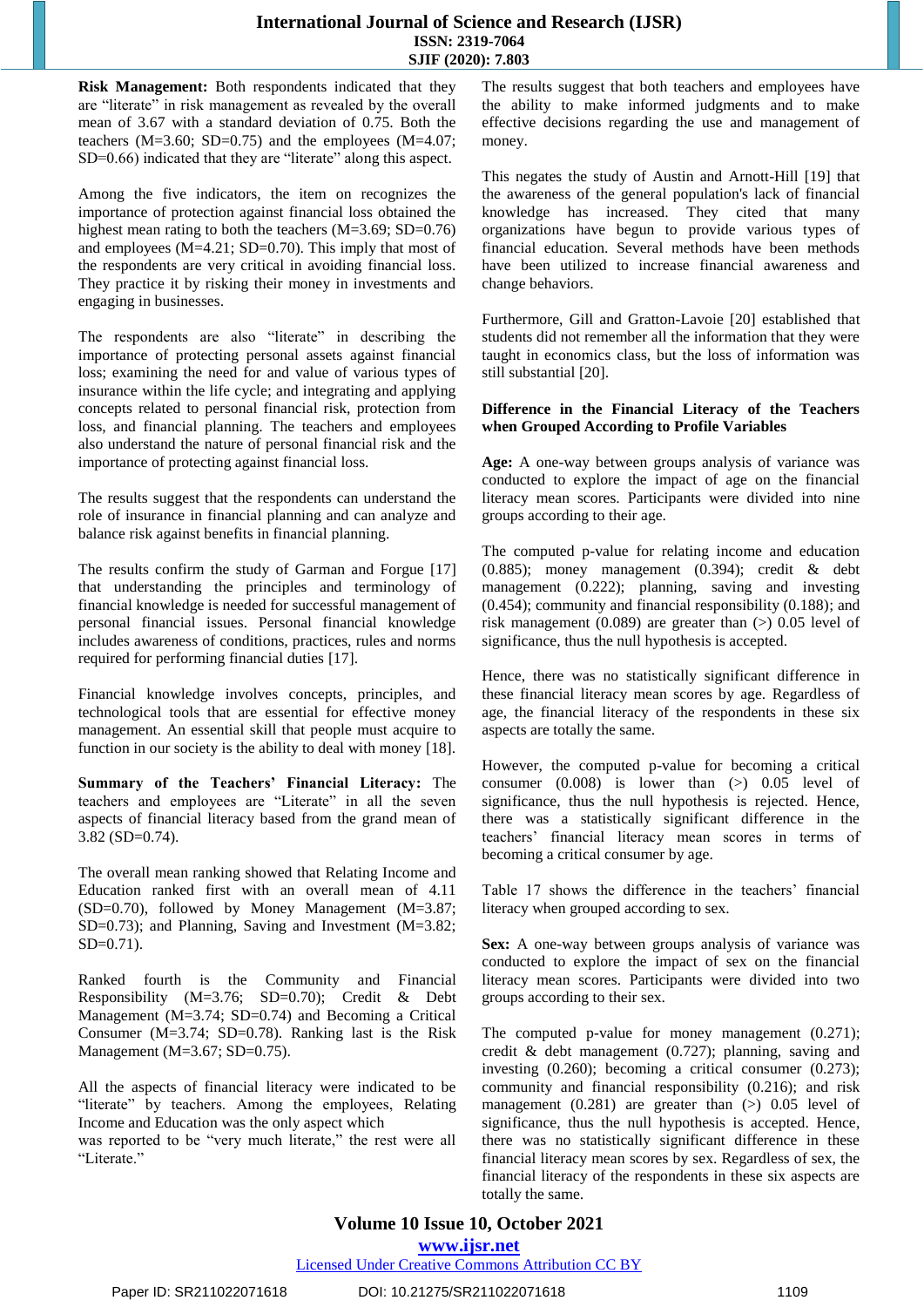However, the computed p-value for relating income and education  $(0.045)$  is lower than  $(>)$  0.05 level of significance, thus the null hypothesis is rejected. Hence, there was a statistically significant difference in the teachers' financial literacy mean scores in terms of relating income and education by sex. Based from the mean analysis, male teachers (M=4.28) have rated higher financial literacy mean scores in this aspect compared to female teachers (M=4.04).

Table 18 shows the difference in the teachers' financial literacy when grouped according to civil status.

**Civil Status:** A one-way between groups analysis of variance was conducted to explore the impact of civil status on the financial literacy mean scores. Participants were divided into three groups according to their civil status.

The computed p-value for relating income and education (0.549); money management (0.209); credit & debt management (0.339); planning, saving and investing (0.541); and becoming a critical consumer (0.212) are greater than (>) 0.05 level of significance, thus the null hypothesis is accepted.

Hence, there was no statistically significant difference in these financial literacy mean scores by civil status. Regardless of civil status, the financial literacy of the respondents in these five aspects are totally the same.

However, the computed p-values for community and financial responsibility (0.029); and risk management  $(0.040)$  are lower than  $(>)$  0.05 level of significance, thus the null hypothesis is rejected. Hence, there was a statistically significant difference in the teachers' financial literacy mean scores in terms of these aspects by civil status. Table 19 shows the difference in the teachers' financial literacy when grouped according to religious affiliation.

**Religious Affiliation:** A one-way between groups analysis of variance was conducted to explore the impact of religious affiliation on the financial literacy mean scores. Participants were divided into four groups according to their religious affiliation.

The computed p-value for relating income and education (0.833); money management (0.203); credit & debt management (0.064); planning, saving and investing (0.297); becoming a critical consumer (0.118); and risk management  $(0.060)$  are greater than  $(>)$  0.05 level of significance, thus the null hypothesis is accepted. Hence, there was no statistically significant difference in these financial literacy mean scores by religious affiliation. Regardless of religious affiliation, the financial literacy of the respondents in these six aspects are totally the same.

However, the computed p-value for community and financial responsibility  $(0.030)$  is lower than  $(>)$  0.05 level of significance, thus the null hypothesis is rejected. Hence, there was a statistically significant difference in the teachers' financial literacy mean scores in terms of community and financial responsibility by religious affiliation.

**Highest Educational Attainment:** A one-way between groups analysis of variance was conducted to explore the impact of highest educational attainment on the financial literacy mean scores. Participants were divided into five groups according to their highest educational attainment.

The computed p-value for relating income and education (0.183); money management (0.087); credit & debt management (0.454); planning, saving, and investing (0.216); becoming a critical consumer (0.643); community and financial responsibility (0.211); and risk management  $(0.492)$  are greater than  $(>)$  0.05 level of significance, thus the null hypothesis is accepted.

**Position:** A one-way between groups analysis of variance was conducted to explore the impact of position on the financial literacy mean scores. Participants were divided into two groups according to their position.

The computed p-value for money management (0.220); credit & debt management (0.282); planning, saving and investing (0.125); and becoming a critical consumer (0.381) are greater than (>) 0.05 level of significance, thus the null hypothesis is accepted. Hence, there was no statistically significant difference in these financial literacy mean scores by position. Regardless of position, the financial literacy of the respondents in these four aspects are totally the same.

However, the computed p-value for relating income and education (0.001); community and financial responsibility  $(0.044)$ ; and risk management  $(0.017)$  are lower than  $(>)$ 0.05 level of significance, thus the null hypothesis is rejected. Hence, there was a statistically significant difference in the teachers' financial literacy mean scores in terms of these three aspects by position.

Based from the mean analysis, employees indicated higher literacy in relating income and education (M=4.54), community and financial responsibility (M=4.06); and risk management (M=4.07) compared to teachers with weighted means of 4.04, 3.71 and 3.60, respectively.

**Length of Service:** A one-way between groups analysis of variance was conducted to explore the impact of a length of service on the financial literacy mean scores. Participants were divided into nine groups according to their length of service.

The computed p-value for relating income and education (0.736); money management (0.112); credit & debt management (0.297); planning, saving and investing (0.348); becoming a critical consumer (0.077); community and financial responsibility (0.179); and risk management  $(0.174)$  are greater than  $(>)$  0.05 level of significance, thus the null hypothesis is accepted.

Net Take Home Pay: A one-way between groups analysis of variance was conducted to explore the impact of net take home pay on the financial literacy mean scores. Participants were divided into six groups according to their net take home pay.

# **Volume 10 Issue 10, October 2021**

**<www.ijsr.net>**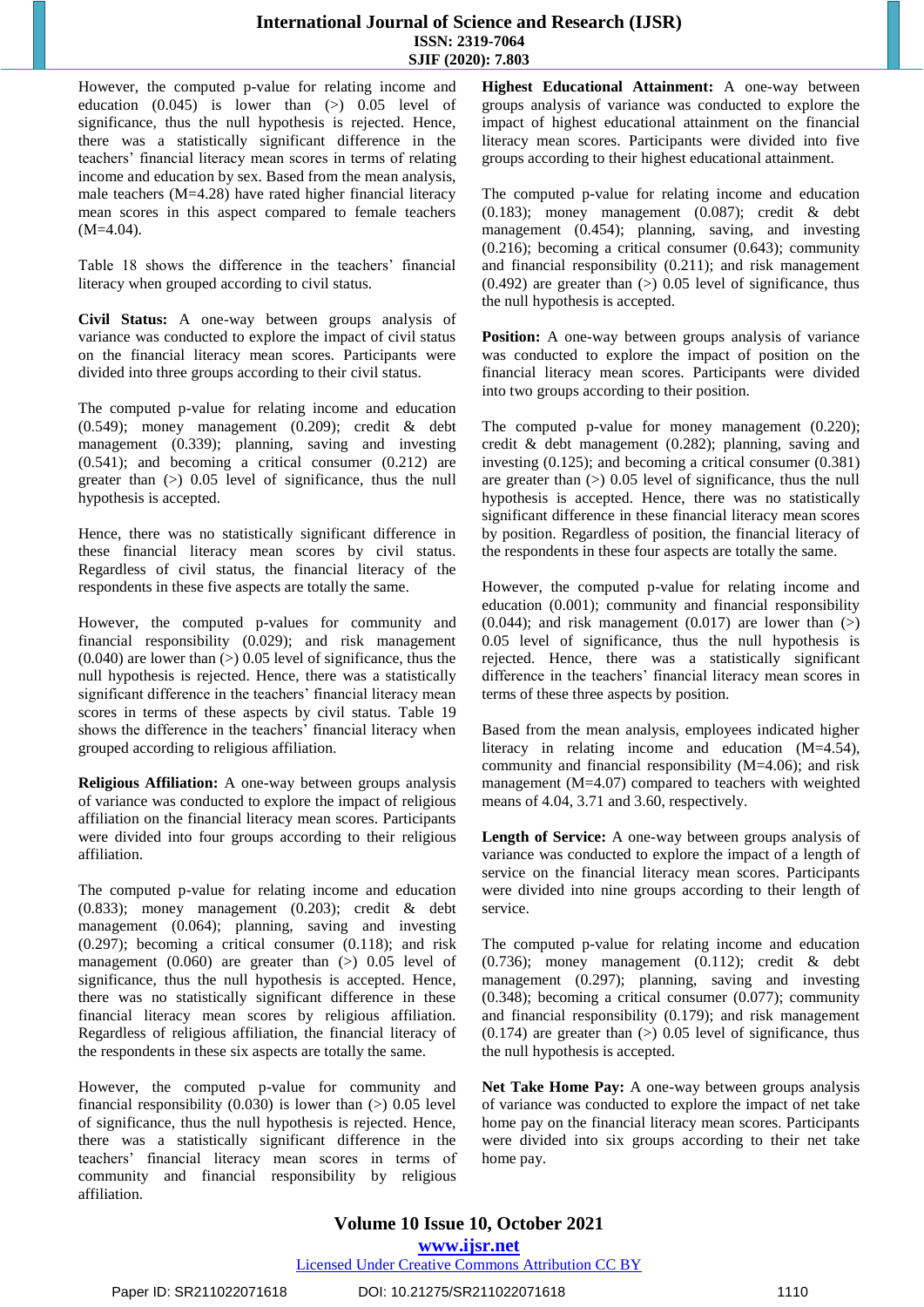The computed p-value for money management  $(0.128)$ ; credit & debt management (0.614); and planning, saving and investing  $(0.237)$  are greater than  $(>)$  0.05 level of significance, thus the null hypothesis is accepted. Hence, there was no statistically significant difference in these financial literacy mean scores by position. Regardless of position, the financial literacy of the respondents in these four aspects are totally the same.

However, the computed p-value for relating income and education (0.038); becoming a critical consumer (0.029); community and financial responsibility (0.016); and risk management  $(0.001)$  are lower than  $(>)$  0.05 level of significance, thus the null hypothesis is rejected. Hence, there was a statistically significant difference in the teachers' financial literacy mean scores in terms of these four aspects by net take home pay.

Measuring the literacy of a population, in the light of its relationship to individual and community wealth and wellbeing, is essential to determining the impact of necessary education. The opportunity now is to develop tools to assess individual and societal attainment of these new literacies [9].

Studies involving the education of basic financial and economic concepts within education are not common (Lusardi & Mitchell, 2014). There are no norm referenced examinations to measure the readiness of young learners' personal financial attributes [21]. According to Lusardi and Mitchell [22], the relationship between financial literacy and the decisions people make is not well understood.

**Other Sources of Income:** A one-way between groups analysis of variance was conducted to explore the impact of other sources of income on the financial literacy mean scores. Participants were divided into six groups according to their other sources of income.

The computed p-value for relating income and education (0.162); money management (0.416); credit & debt management (0.419); planning, saving and investing (0.415); becoming a critical consumer (0.985); community and financial responsibility (0.746); and risk management  $(0.225)$  are greater than  $(>)$  0.05 level of significance, thus the null hypothesis is accepted.

Hence, there was no statistically significant difference in these financial literacy mean scores by other sources of income. Regardless of other sources of income, the financial literacy of the respondents are totally the same.

Brimble and Blue [23], state that financial illiteracy has been mounting globally, confirming that a concerning proportion of the population is unable to effectively manage their financial affairs and are vulnerable to poor financial decision making. The consequences of poor financial decision making are important and problematic for every level of society, especially for students with low levels of financial education [23].

**Proposed Intervention Program to Enhance Teachers and Employees' Financial Literacy** 

The crafted proposed intervention program addresses the lowest means in the different indicators among the seven aspects of the financial literacy variables of the teachers and employees. The program is called **"**Financial Literacy 101: Intervention Program for Teachers and Employees."

In the words of Alan Greenspan, former Federal Reserve Chairman, like all learning, financial education is a process that should begin at an early age and continue throughout life. This cumulative process builds the skills necessary for making critical financial decisions that affect one's ability to at attain the assets, such as education, property, and savings, that improve economic well-being.

As emphasized by Rogayan [24], teaching may not be a profitable profession but teaching has been regarded as the noblest mission, vocation and profession, hence it is very important for teachers to become financially literate.

Becoming financially literate is not seen as an "absolute state; but rather, a continuum of abilities that is subject to variables throughout the life cycle. It is an evolving state of competency that enables individuals to respond effectively to ever changing personal and economic circumstances" [3]. Because of the aforementioned reasons, this proposed intervention program was developed.

The **Financial Literacy 101: Intervention Program for Teachers and Employees"** generally aims to enhance teachers' financial literacy to be able to become financially secure and ready. The intervention program developed in this study may be adopted by the schools in the Division of Zambales. It can be part of the Learning Action Cell (LAC) sessions, Mid-Year Performance Evaluation (MPRE) forum or can be integrated in the Teachers' Induction Program (TIP) for newly-hired teachers in the division. Moreover, the program can stand alone and can be implemented at a desired schedule by the employees of the school. Furthermore, the program may not be prescriptive but can be modified, contextualized and enhanced to suit the school setting.

# **4. Conclusions**

From the aforementioned findings, the following conclusions which are binding on the respondents are arrived at:A typical respondent is in their young adulthood, female, married, Roman Catholic, BS/AB holders with master's units, a teacher, teaching below five years, receives below ten thousand pesos as monthly net take home pay and do not have other sources of income.The teachers and employees are literate in all aspects of financial literacy which include relating income and education; money management; planning, saving & investing; community and financial responsibility; credit and debt management; becoming a critical consumer; and risk management.In the cost value analysis of the purchased goods, teachers may experience shortage of his/her salary if he/she has no other sources of income to defray his/her other expenditures especially with the wants. The negative savings may not be experienced only if the teachers will cut some unnecessary expenditures. There are statistically significant differences in the teachers' financial literacy when grouped according to

**Volume 10 Issue 10, October 2021 <www.ijsr.net>**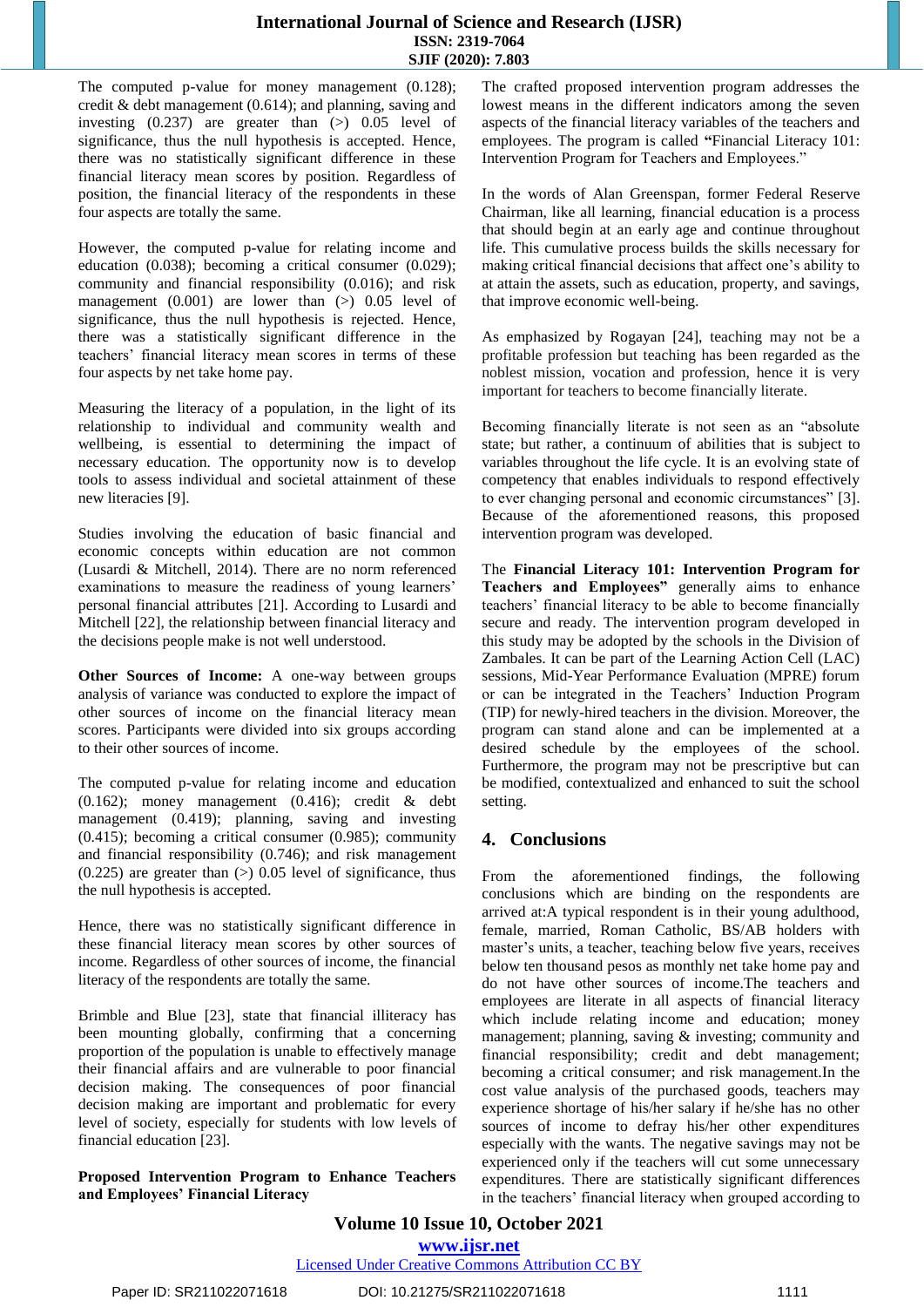profile variables. There are significant positive correlations between teacher's monthly income and risk management and monthly income; community and financial responsibility; becoming a critical consumer; and relating income and education. The proposed intervention program may not be selective but can be modified, contextualized and enhanced to suit the school setting.

### **5. Recommendations**

In view of the findings and conclusions, the researcher offers the following recommendations.School administrators may consider adopting and contextualizing the proposed intervention program on financial literacy to be adopted by their respective schools towards promoting literacy on financial planning and management among teaching and even non-teaching personnel in the Department of Education.Teachers can prepare their individual personal financial vision to guide them on their spending and allocation of their monthly net take home pay. This can also help them see the priority expenditures, the expenses for their needs as well as for their wants. Both teachers and employees may consider engaging in business or look for other legitimate sources of income to become financial secure and financial conflicts. School administrators may periodically conduct round-table discussion on financial literacy status of his/her teachers. In this way, mentoring and guidance can be established so that teachers will avoid financial loss. Division personnel may adopt the prosed intervention program for implementation in division of Zambales. This program can help resolve financial burden and financial illiteracy among majority of teachers. Division personnel may monitor the extent of implementation of the proposed intervention program in the schools within the division. Future researchers may consider more samples in further studies on teacher's financial literacy. Future researchers may subject the proposed program to further validation, pilot testing and final enhancement as to components, objectives and activities. Future researchers may conduct parallel study to further validate the results of the study.

# **References**

- [1] Abrahams, K.P. (2017). Waiting on the world to change: A case study on teachers in Secondary social science and their perceptions concerning the relevance of financial literacy (Doctoral Dissertation). Proquest.
- [2] Kumar, V., &Pattnaik, C. (2014). *Call for papers emerging market firms in the globaleconomy.* West Yorkshire, England: Emerald Group.
- [3] JumpStart Coalition for Personal Financial Literacy. (2007). National standards in K–1 personal finance education. Retrieved from [http://www.jumpstart.org/assets/files/2015\\_NationalSt](http://www.jumpstart.org/assets/files/2015_NationalStandardsBook.pdf) [andardsBook.pdf](http://www.jumpstart.org/assets/files/2015_NationalStandardsBook.pdf)
- [4] Hepburn, H. (2013). Research what's in a name? confident readers*. The TimesEducational Supplement,*  (5065), 8-9.
- [5] Bryan, J.,E. (2014). Critical thinking, information literacy and quality enhancementplans. *Reference Services Review, 42*(3), 388-389.
- [6] Callens, M. V. (2014). Using bloom's taxonomy to teach course content and improvesocial media literacy. *Journal of Interdisciplinary Studies in Education, 3*(1), 17-26.
- [7] Bhushan, P., &Medury, Y. (2014). An empirical analysis of inter linkages between financial attitudes, financial behavior, and financial knowledge of salaried individuals. *Indian Journal of Commerce and Management Studies, 5*(3), 58-64.
- [8] Cepeda, M. (2017). Criticisms vs DepEd over teachers' loans are 'misplaced'. Retrieved from http://www.rappler.com/nation/188794-criticismsdeped-teachers-loans-misplaced-briones
- [9] Dawson, S., & Siemens, G. (2014). Analytics to literacies: The development of a learning analytics framework for multiliteracies assessment. *International Review of Researchin Open and Distance Learning, 15*(4)*,* 285-305.
- [10] Wisconsin's Model Academic Standards for Personal Financial Literacy. (2016). Retrieved from [https://dpi.wi.gov/sites/default/files/imce/standards/pdf](https://dpi.wi.gov/sites/default/files/imce/standards/pdf/pfl.pdf) [/pfl.pdf](https://dpi.wi.gov/sites/default/files/imce/standards/pdf/pfl.pdf)
- [11] Financial Literacy Instrument. (2015). Retrieved from [https://search.proquest.com/docview/219579555?accou](https://search.proquest.com/docview/219579555?accountid=173015) [ntid=173015](https://search.proquest.com/docview/219579555?accountid=173015)
- [12] Financial Wellbeing Questionnaire. (2016). Retrieved from [https://search.proquest.com/docview/219579875?accou](https://search.proquest.com/docview/219579875?accountid=173015) [ntid=173015](https://search.proquest.com/docview/219579875?accountid=173015)
- [13] Varum, C., Santos, E., &Afreixo, V. (2014). Recent trends and new evidence in economics literacy among adults. *Journal of Economics and Economic EducationResearch, 15*(2), 187-205.
- [14] Georgiou, M. (2015). A case for mandating personal finance in high school. *Journal ofFamily and Consumer Sciences, 107*(1), 64-68.
- [15] Gabbin, A., & Thomas, J. (2014). Promoting financial literacy: school boards need cpas. *The CPA Journal, 84*(5), 8-11.
- [16] National Center for Education Statistics. (2013). *The nation' report card: Economics 2012.* Washington, D.C.: Institute of Education Sciences U.S. Department of Education. Retrieved from https://nces.ed.gov/nationsreportcard/subject/publicatio ns/main2012/pdf/2013453.pdf
- [17] Garman, E.T. &Forgue, R. (2000). *Personal finances 6th Edition*. Boston, MA: Houghton Mifflin.
- [18] Jacob, K., Hudson, S., & Bush, M. (2000). Tools for survival: An analysis of financial literacy programs for lower-income families. Chicago: Woodstock Institute.
- [19] Austin, P., & Arnott-Hill, E. (2014). Financial literacy interventions: Evaluating the impact and scope of financial literacy programs on savings, retirement, and investment. The Journal of Social, Political, and Economic Studies, 39(3), 290-314. Retrieved from https://search.proquest.com/docview/1562784191?acco untid=173015
- [20] Gill, A. M., & Gratton-Lavoie, C. (2011). Retention of high school economics knowledge and the effect of the California state mandate. Journal of Economic Education, 42(4), 319. Retrieved from https://search.proquest.com/docview/906071544?accou ntid=173015

# **Volume 10 Issue 10, October 2021**

### **<www.ijsr.net>**